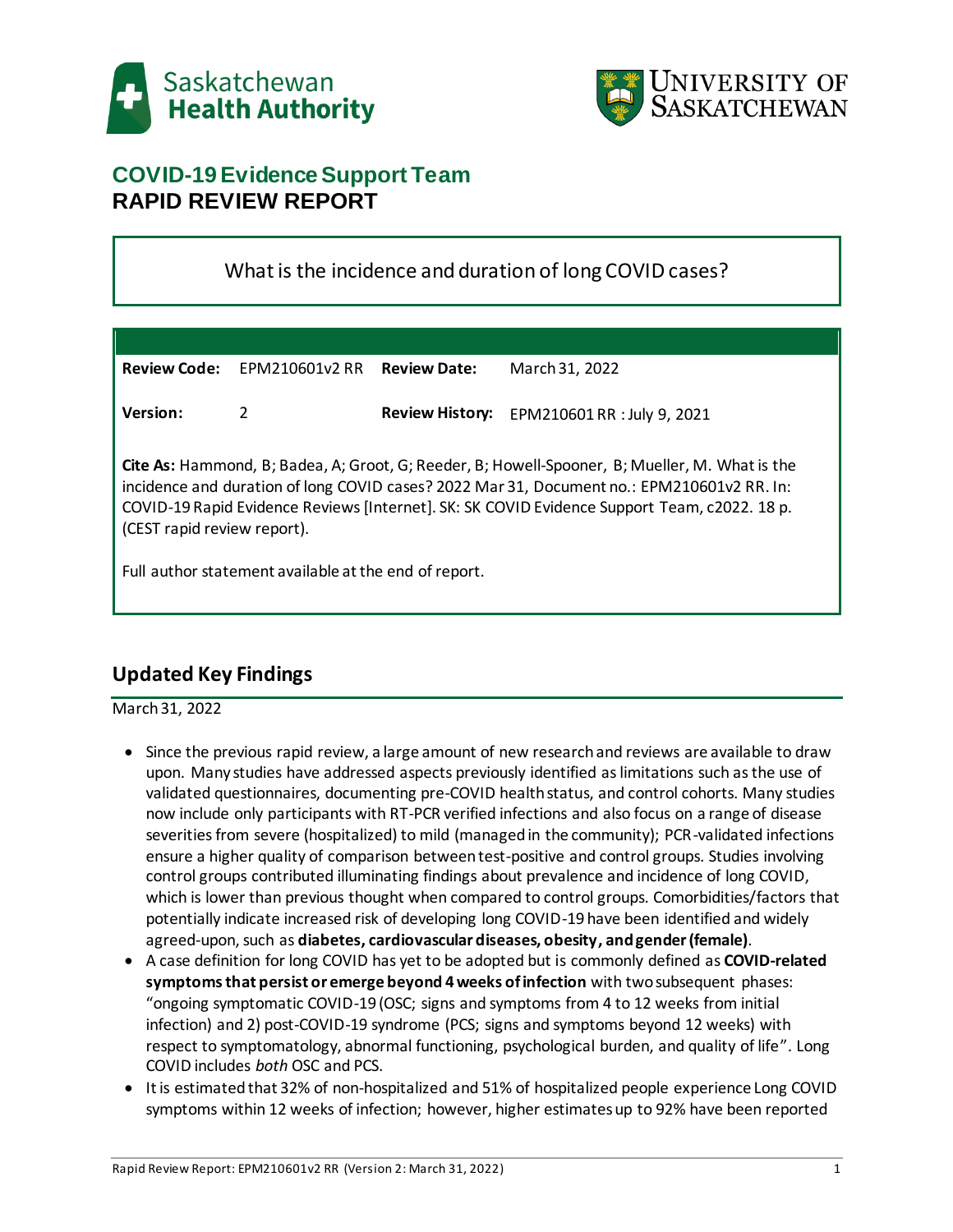in studies with a greater proportion in persons who were previously hospitalized. More than 200 symptoms affecting 10 organ systems have been identified in various reports or systematic reviews. Many patients (49%), experience at least one COVID-related symptom 12 months after infection (compared to 68% at 6 months).

- For many persons, symptoms improve over time while others experience persistent and/or new symptoms. At 3 months post-infection the most frequently reported symptoms are fatigue (up to 98%), dyspnoea (up to 88%), headache (up to 91%) and taste/smell disorders (up to 58%).
- Mechanism(s) leading to long COVID remain unclear, but these comorbidities/factors have been found to indicate potentially increased risk of developing long COVID:
	- $O$  Age (60+)
	- o Greater number of symptoms during the acute phase of illness (typically 5+)
	- o Manifestation of specific symptoms
	- o Diabetes
	- o Cardiovascular disease
	- o Obesity or high BMI
	- o Gender (female)
- There is limited evidence to support the contention that vaccination lowers incidence of long COVID.

### **Key Findings**

#### July 9, 2021

- The frequency of Long COVID symptoms varies widely across studies based on populations studied, duration of follow up and methods of assessment of symptoms.
- It is estimated that 1 in 50 persons experience Long COVID symptoms after 12 weeks; however, higher estimates up to 80% have been reported in studies with a greater proportion of persons who were previously hospitalized. A recent study of a mixed cohort of 96 persons found that only 22.9% had no symptoms at 12 months post diagnosis.
- A wide range of symptoms affecting multiple organ systems has been reported. For many persons symptoms improve over time while others experience persistent and/or new symptoms. Among studies with the longest duration of follow up, the most frequently reported symptoms included fatigue (up to 65%), dyspnea (up to 50%), headache (up to 45%), anosmia/ageusia (up to 25%), cognitive memory/concentration (up to 39.6%) and sleep disorders (up to 26%).
- Few studies estimated the duration of symptoms with estimates ranging from 2.2% for 6 months and 27% for 7-9 months.
- The mechanism(s) leading to Long COVID remain unclear but those experiencing post acute sequelae tend to be older, have a greater number of symptoms during the acute phase of illness or manifest specific symptoms and live with multiple comorbid conditions such as obesity.
- The lack of consensus on a definition of Long COVID contributes to marked variations in robust prevalence estimates.

### **Limitations**

- Data on the Delta and Omicron variants, which are believed to have different transmission/severity profiles compared to previously dominant variants are not specified in any studies/reviews
- Few studies focused on prevalence for pediatric populations.
- Most studies were based on self-reported symptoms and may be subject to recall bias.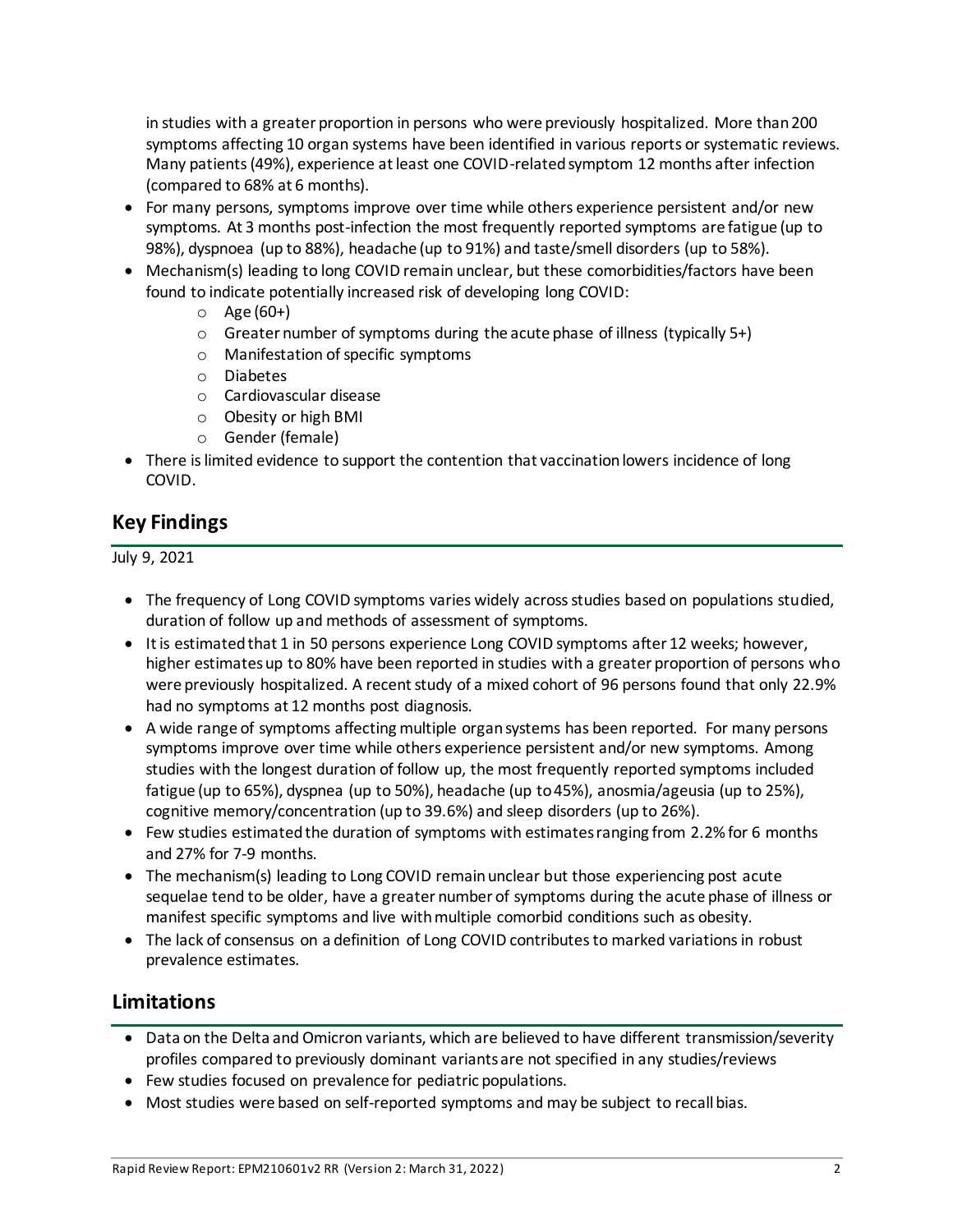- Few studies report on age and gender, which have been shown to have a positive association with persistent symptoms.
- Infection rates are considered to be underrepresented as many cases go unreported, which may result in long COVID prevalence rates being overestimated
- Few studies focus on psychological factors, but some research suggests persistent COVID-related symptoms could be attributed to pandemic-related stress, rather than infection.

### **Strength of Evidence**

☐Mature evidence ☒Emerging Supportive evidence ☐Mixed evidence ☐Weak evidence

### **Quality of Evidence Assessment**

- **1. Adequacy of primary studies**: A large number of studies, reviews, and reports are available on the topic. Here, we have synthesized a number of reports and systematic reviews to capture a broad understanding of the findings.
- **2. Methodological limitations**: Symptoms were often self-reported, and studies were limited to a 1-year follow-up period and did not indicate symptom reduction beyond that point. Studies focusing on children were limited in number and lacked consensus on the definition and presentation of long COVID in young people. Many studies do not report gender distribution or age, although these are commonly referred to as indicators of risk for long COVID. Although limited, some research supports the potential that some long COVID symptoms could be related to psychological and psychosocial effects of life experience during this pandemic; more research is needed in this area.
- **3. Methodological strengths:**Many studies have addressed aspects previously identified as limitations such as the use of validated questionnaires, documenting pre-COVID health status, and control cohorts. Many studies specifically included only participants with RT-PCR verified infections and also focused on a range of disease severity from severe (hospitalized) to mild (managed in the community) as well as comorbidities such as diabetes, cardiovascular diseases, and obesity. PCR-validated infections ensure a higher quality of comparison between testpositive and control groups. Studies involving control groups contributed illuminating findings about prevalence and incidence of long COVID.
- **4. Relevance to review question**: Many studies were relevant to the review question and objectives and have been synthesized in various reviews and reports, which will be the basis for this report.
- **5. Generalizability of findings**: Most studies were conducted in developed countries including United States, United Kingdom, Belgium, Italy, Spain, France, Germany, Switzerland, and China that may have different population profiles, pandemic experience and health system context than Canada. However, results (and study designs) are quite similar across geographies and in general, findings provide a strong case for confirming prevalence rates for northern-hemisphere populations.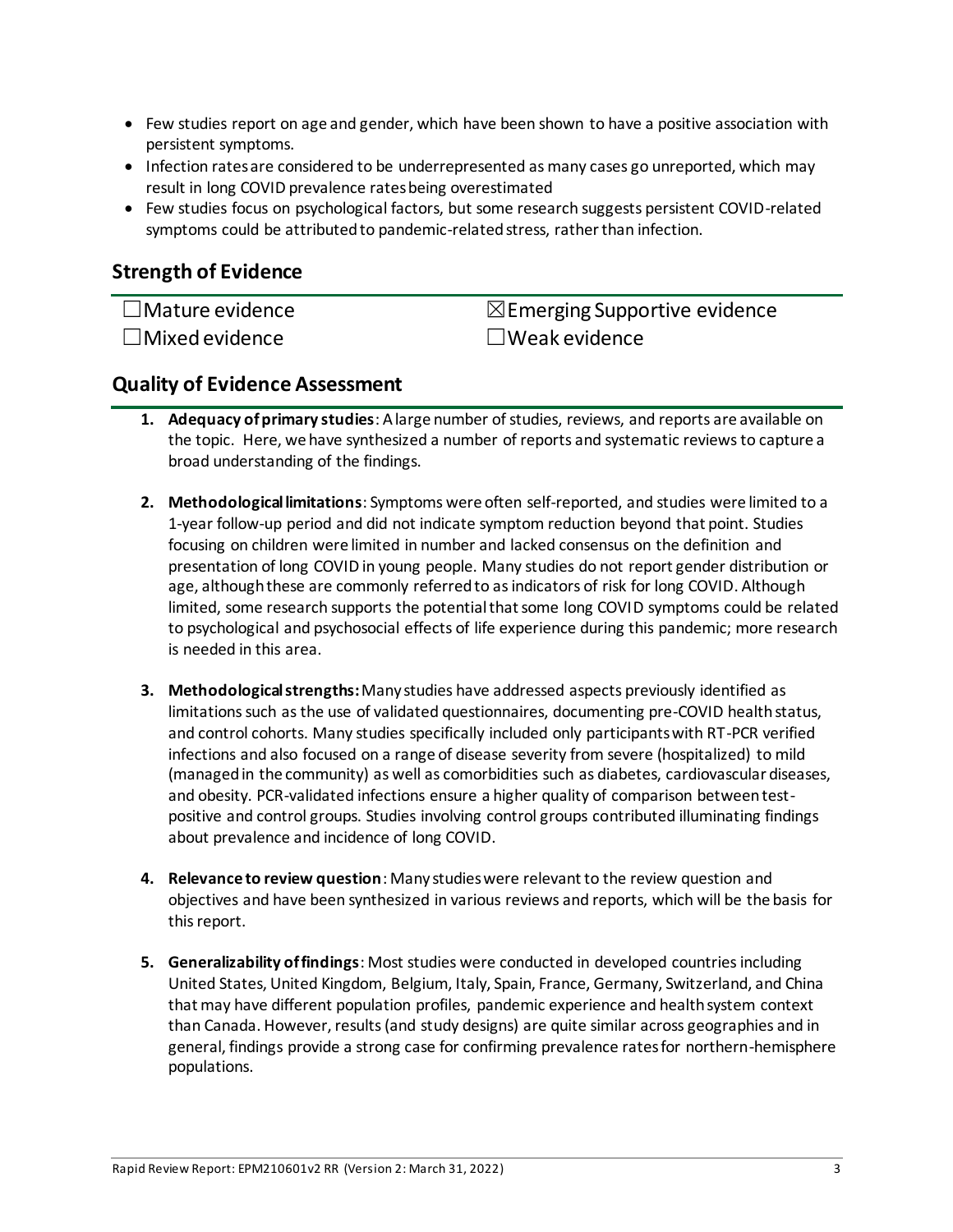# **Background/Context**

#### **1. Clinical Context**

A case definition for Long COVID has yet to be adopted but is commonly defined as **COVID-related symptoms that persist or emerge beyond 4 weeks of infection** 1,2 with two subsequent phases: "ongoing symptomatic COVID-19 (OSC; signs and symptoms from 4 to 12 weeks from initial infection) and 2) post-COVID-19 syndrome (PCS; signs and symptoms beyond 12 weeks) with respect to symptomatology, abnormal functioning, psychological burden, and quality of life". <sup>3</sup> Long COVID includes *both* OSC and PCS.

The WHO defines Long COVID, also referred to as "post acute sequelae of SARS CoV-2 (PASC)" or "post COVID condition", as a condition where a patient "does not recover to baseline health after an initial infection or diagnosis of COVID-19"<sup>2</sup>. Quite reliably, studies and reviews accept the idea that the acute phase of COVID lasts up to 4 weeks. Regardless of the temporal criteria threshold, the central tenet of the definition embraces prolonged recovery without return to pre COVID health and functioning. In a narrative analysis, one review found the absence of a more specific definition of long COVID to be a significant barrier in effectually diagnosing, supporting, and treating those experiencing persistent symptoms.<sup>4</sup>

There is growing recognition that many people experience persistent symptoms after acute SARS CoV-2 infection, even 12+ months later. It is important to note that most research focused on those infected in early 2020 to mid-2021, prior to the emergence of the Delta or Omicron variants. Continued research may find vastly different rates of prevalence and symptomatology for long COVID associated with the Delta variant, which emerged in early Fall 2021 and was quickly overshadowed by the two Omicron variants as the dominant strains worldwide. The potential impact on population health requires anticipation and preparation of health systems to cope with the demand for care and support among persons experiencing post acute sequelae of SARS CoV-2 (long COVID).

As new studies emerge that include control cohorts, new evidence shows that symptoms commonly exist (at varying rates) for both those who have been infected with SARS CoV-2 as well as participants within control cohorts. This review will be critical in determining treatment needs within and beyond the primary health care system in Saskatchewan.

#### **2. Purpose**

This review sought to describe the epidemiology of Long COVID and in particular to obtain estimates of the incidence/prevalence and duration of Long COVID symptoms to inform prediction models of the scale and impact of Long COVID on population health and health care systems.

#### **3. Review Question(s)**

What is the incidence and duration of Long COVID?

### **Method**

For each Rapid Review, the initial question is posed by a decision-maker in the health care system seeking the evidence base for a specific policy decision. According to the subject of the question, the COVID Evidence Support Team (CEST) Intake Committee allocates the question to the appropriate Working Group. Each Working Group may be comprised of a librarian, researcher, 1-2 clinicians, 1-2 subject matter experts, and a group leader. A reference interview is conducted to establish the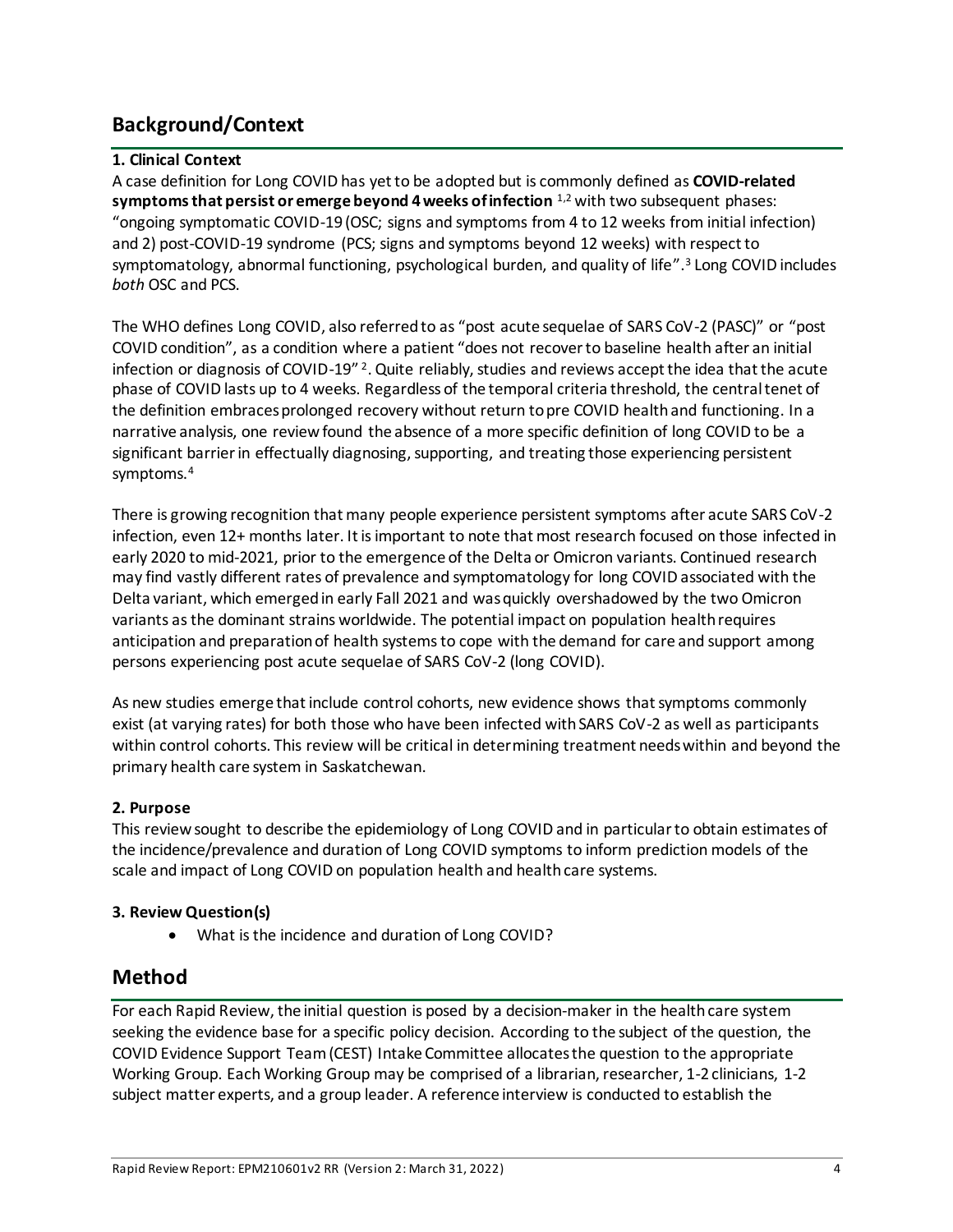parameters of the question to ensure it is articulated in a clear, searchable manner. The librarians assigned to the team then conduct a thorough search of the indexed literature, grey literature, news sources, or other sources as agreed upon. Some reference lists for especially pertinent articles are also reviewed. An Evidence Search Report is thereby created. See Appendix for more details on the search strategy. A Rapid Review of the identified literature is then performed by the researcher using the approach of a systematic review, but without a double review, formal assessment of quality of reported study, or meta-analysis. Importantly, the review is completed in a time-sensitive manner. Relevant evidence is summarized in both tabular and narrative form, key findings and limitations articulated, and the quality of the body of evidence evaluated using a four-point grading system that assesses the methodologies, adequacy of the included studies, the direct relevance to the question and the generalizability of the findings related to the question. The draft Rapid Review Report is reviewed and edited by the Working Group clinicians, experts, and leader. Once revisions are complete, the Rapid Review is submitted to the requesting decision-maker and placed in the COVID-19 repository and database. For certain topics with rapidly changing evidence, after a period of time an updated evidence search is performed, the review process repeated, and an updated Rapid Review released.

Globally, many research teams and organizations have released various reviews and reports on this topic and as such, this report will provide a synthesis of these reports. This allows a broad view of current research by leveraging the high-quality analysis presented within these reports.

# **Summary of Evidence**

A large number of studies and reviews have now been conducted about the incidence and prevalence of long COVID and its health impacts; amongst the most pertinent are documents released by the Canadian Institute for Health Information (CIHI), Quebec's Institut national d'excellence en santé et en services sociaux (INESS), Science Briefs of the Ontario COVID-19 Science Advisory Table, the Belgian Health Care Knowledge Centre, a living review by the NSW Government Agency for Clinical Innovation – COVID-19 Critical Intelligence Unit (Australia), and the World Health Organization (WHO). These comprehensive reports provide evidence about the incidence and severity of persistent SARS-CoV-2 symptoms as well as the unintended consequences of the pandemic, such as shutdowns and backlogs to various services, supports, and treatments—which have had broad range effects, even for health issues not directly related to the COVID-19 pandemic.

Studies are better aligned in collecting participant data at common intervals (compared to that of version 1 of this review)—typically 1, 3, 6, and 12 months with more standardized methodology, such as using data based on patient records, RT-PCR verified infections, and control cohorts. Specifically, the inclusion of control cohorts allows a better understanding of long COVID prevalence in comparison to control groups. Although persistent symptoms are more common for those who have been infected by SARS CoV-2, there is a smaller difference than previously reported when compared to control cohorts.<sup>5</sup>

Better parameters for diagnosis are needed but will continue to evolve as new research is conducted. A systematic review by Groff et al. supported the classification of symptomatology into "organ systems, i.e., neurologic; cardiovascular; respiratory; digestive; dermatologic; and ear, nose, and throat as well as mental health, constitutional symptoms, and functional mobility".<sup>6</sup> This may provide efficient pathways to diagnosis and treatment plans and allow patterns to emerge with regard to effective treatments and risk indicators.6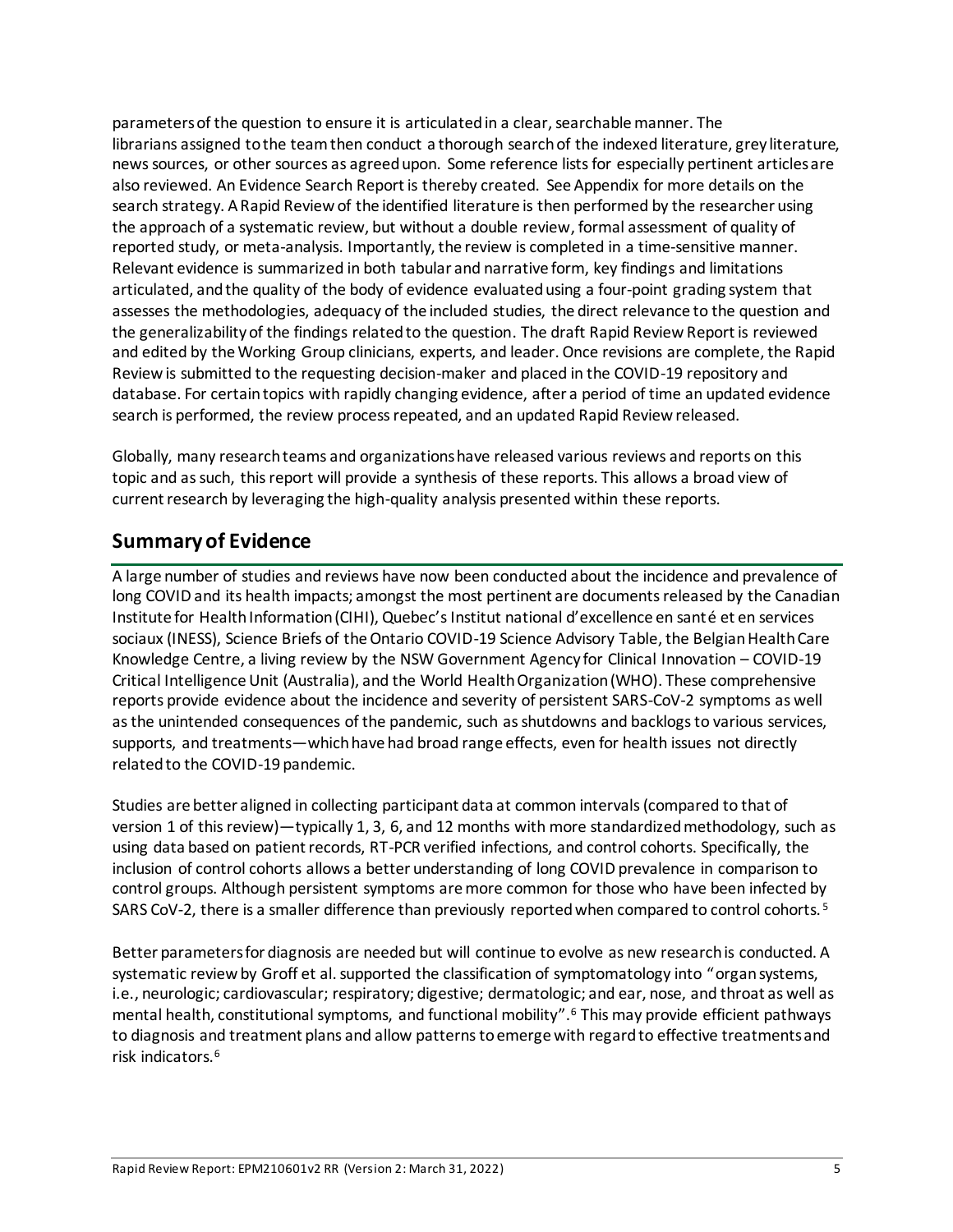The advancement of long COVID research has identified risk factors for experiencing symptoms beyond 4 weeks from infection as **female gender, age, BMI, those with comorbidities** (especially cardiovascular diseases and diabetes), **severity of acute symptoms, and need for hospitalization**. <sup>7</sup>–<sup>9</sup> However, it is difficult to determine the effect and prevalence of postintensive care syndrome (PICS), which refers to the onset of symptoms such as cognitive dysfunction, weakness, anxiety, depression, and PTSD  $^{10}$ ; PICS symptoms largely overlap with that of long COVID. Although gender and age are potential indicators for heightened risk of developing long COVID, few studies reported on these factors.

Overall, rates of persistent symptoms are significant, even at one-year post-infection. A large systematic review (N=8591 participants) that has been highlighted in a number of guidance documents reviewed studies with one-year follow-up studiesin China, Italy, Spain, and Germany. Findings showed significant rates of fatigue/weakness (28%), dyspnoea (18%), arthromyalgia (26%), depression (23%), anxiety (22%), memory loss (19%), concentration difficulties (18%), and insomnia (12%).<sup>11</sup> These are in alignment with the most commonly identified long COVID symptoms reported.<sup>12</sup> In extreme cases, some reviews have found studies that report rates of over 80% for persistent symptoms 3-24 weeks post-infection.<sup>13</sup> Another systematic review found that even those with mild symptoms during acute infection experience symptoms beyond 3 weeks and up to 3 months at a rate between 10% and 35%.<sup>12</sup>



**Figure 1** shows the broad range of organ systems effected by long COVID and SARS CoV-2 infections.

#### **Figure 1: Impact of SARS CoV-2 and Post-COVID Condition on Various Organ Systems**

*PTSD, post-traumatic stress disorder. OCS, obsessive-compulsive symptoms.* Reproduced from Crook et al (2021) as shown in Razak F, et al. (2021).<sup>2</sup> A living systematic review by Michelen et al. reviewed studies with mostly severe infections requiring hospitalization and reported higher rates of several symptoms at 12 weeks post-infection or later: "weakness (41%), general malaise (33%), fatigue (31%), concentration impairment (26%) and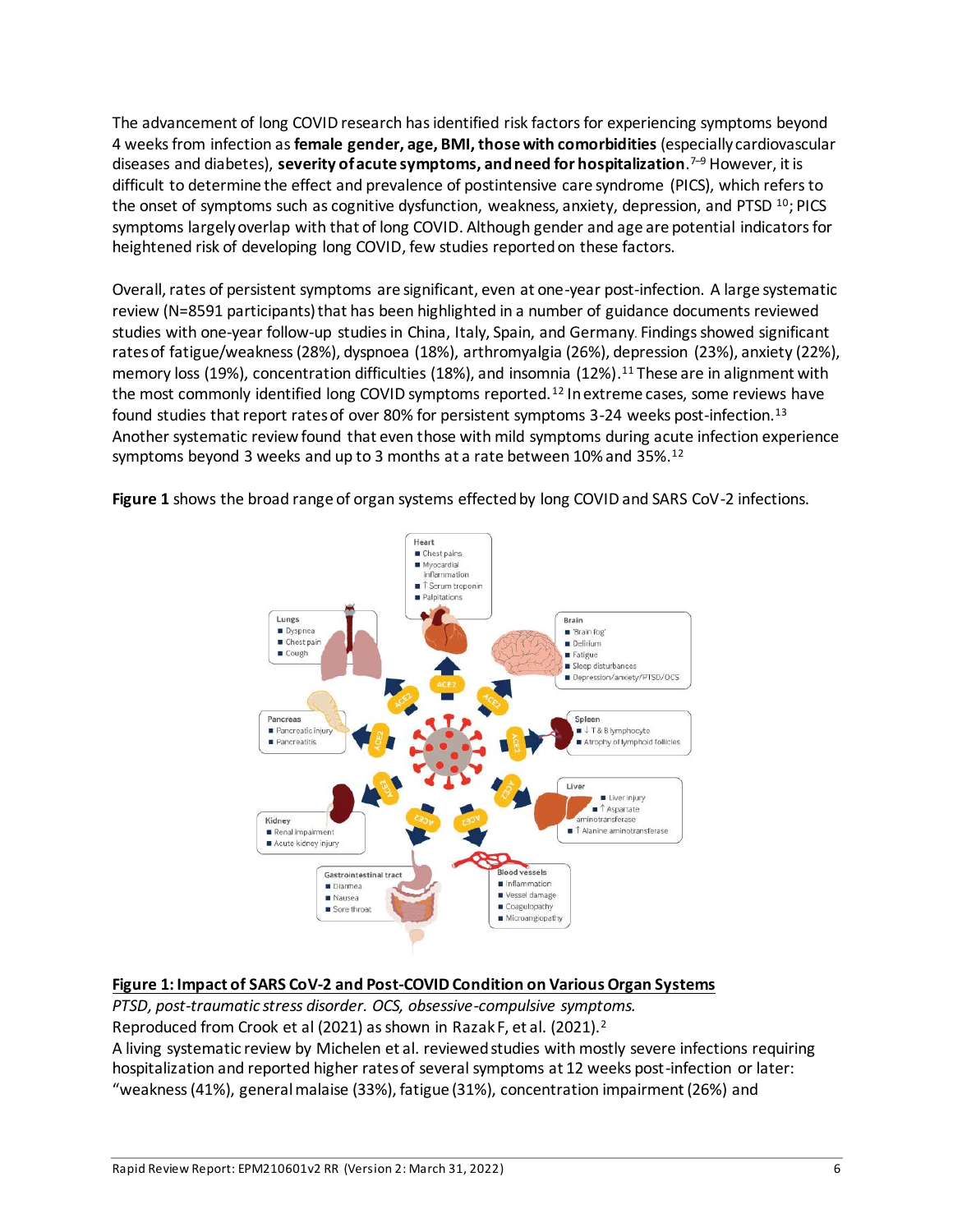breathlessness (25%). 37% of patients reported reduced quality of life; 26% of studies presented evidence of reduced pulmonary function". 14

Jennings, through a systematic review, studied the two phases of long COVID, which are: "**ongoing symptomatic COVID-19** (OSC; signs and symptoms from 4 to 12 weeks from initial infection) and 2) **post-COVID-19 syndrome** (PCS; signs and symptoms beyond 12 weeks) with respect to symptomatology, abnormal functioning, psychological burden, and quality of life".<sup>3</sup> They found that abnormalities in lung function, confirmed through imaging, seemed to be more common in patients experiencing OSC, whilst anxiety, depression, and poor quality of life seemed more frequent in patients with PCS; "decreased quality of life was reported by 40% of those with OSC and 57% with PCS". <sup>3</sup>

#### **Mental Health**

The stresses of living during this global pandemic appears to have had mental health impacts for the general population, whether they have been infected by SARS CoV-2 or not. Some research findings show that new diagnoses of depression and anxiety have similar rates when comparing SARS CoV-2 cases and control cohorts with only slightly higher risk differences for confirmed cases.<sup>15</sup>

More focused research is needed to explore the incidence of psychosomatic symptoms caused by stresses associated with living during this pandemic. This would explain control cohorts reporting persistent symptoms, such as fatigue, chronic pain, depression, and anxiety and calls into question the need to create new pathways following multidisciplinary approaches for treatment within primary care systems. Although more research is needed, treatment for long COVID may lay outside the scope of primary healthcare and could be better hosted by auxiliary treatments, such as dietetic, psychological, and physical therapies. However, it is possible that certain more severe cases of long COVID could follow pathways within primary care that currently exist for similar conditions.

#### **Youth**

Children and young people who have been infected with SARS CoV-2 showed slightly elevated pooled risk differences compared with control cohorts with the following most common symptoms: cognitive difficulties (3%), headache (5%), loss of smell (8%), sore throat (2%) sore eyes (2%) but NOT abdominal pain, cough, fatigue, myalgia, insomnia, diarrhoea, fever, dizziness or dyspnoea. <sup>5</sup>

#### **Vaccination**

Many of the systematic reviews and 12-month follow up data are for people infected before the availability of vaccines, thus subsequent reviews will better reflect new evidence regarding the effect of vaccination on the prevalence and severity of long COVID. Although a growing number of studies include data on the efficacy of vaccination in lowering rates of long COVID, at the time of our search only emerging primary research was available which has not yet been synthesized into systematic reviews/guidance documents.

Fortunately, primary findings show strong evidence for the efficacy of vaccination to reduce incidence and severity and a number of long COVID symptoms.<sup>2,16,17</sup> One study found significantly lowered rates of long COVID rates for participants who had received just one dose of the COVID vaccine, whether before or after SARS-CoV-2 infection:

"Patients who received at least one dose of any of the three COVID vaccines prior to their diagnosis with COVID-19 were 7-10 times less likely to report two or more long-COVID symptoms compared to unvaccinated patients. Furthermore, unvaccinated patients who received their first COVID-19 vaccination within four weeks of SARS-CoV-2 infection were 4-6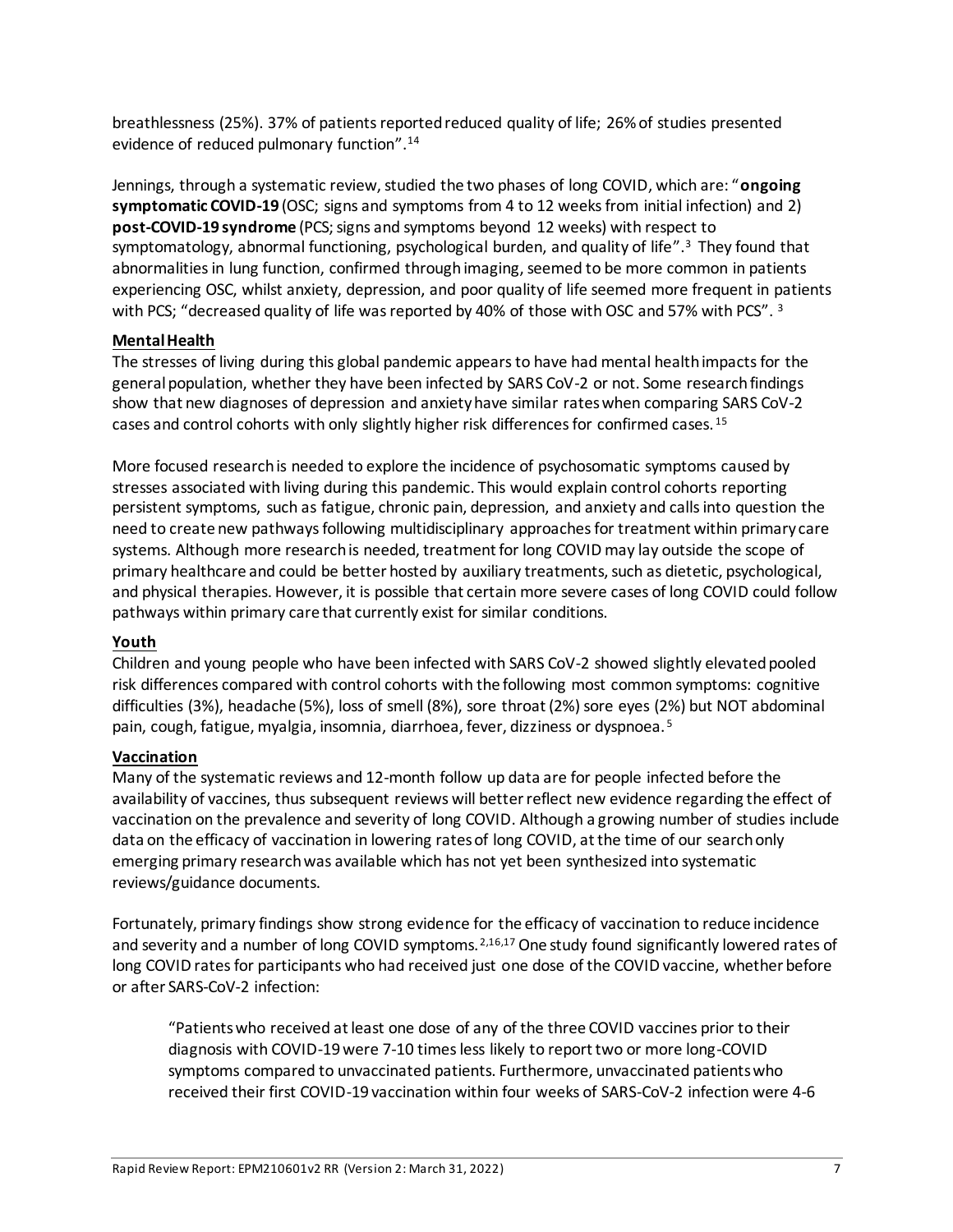times less likely to report multiple long-COVID symptoms, and those who received their first dose 4-8 weeks after diagnosis were 3 times less likely to report multiple long-COVID symptoms compared to those who remained unvaccinated".<sup>18</sup>

### **Conclusions**

Our understanding of the longer-term consequences of SARS CoV-2 infections is still evolving as more prospective studies have stronger foundational knowledge to work from. The lack of consensus on the definition continues to pose a challenge as well as characterization of sub-syndromes and phenotypes that comprise long COVID. More longitudinal studies with comparison cohorts are surfacing which helps to disentangle background frequency of common symptoms that also occur in the general population. Use of standardized tools to assess symptoms perhaps embedded within electronic medical records would be helpful for comparisons across studies. Further research is needed about at-risk populations, such as females, aging people, those with obesity or higher BMIs, diabetes, cardiovascular diseases, or other co-morbidities. Further, more attention toward those experiencing challenges with regard to socio-economic status is needed as this population has been disproportionately affected by the COVID-19 pandemic as well as its unintended consequences of the pandemic For instance, supports for at-risk populations have been backlogged or discontinued to redistribute resources and staff toward treating SARS CoV-2 patients, and by the resignation of various support personnel. More information is needed about pediatric populations since little is known about the presentation of long COVID in this population and particularly as younger children (0-4 years) remain vulnerable due to their inability to be vaccinated.

# **Table 1: Summary of Evidence**

Consult the Summary of Evidence table using the following link:

<https://covid19evidencereviews.saskhealthauthority.ca/en/permalink/coviddoc343>

This link provides access to the database where it is possible to view the spreadsheet for review.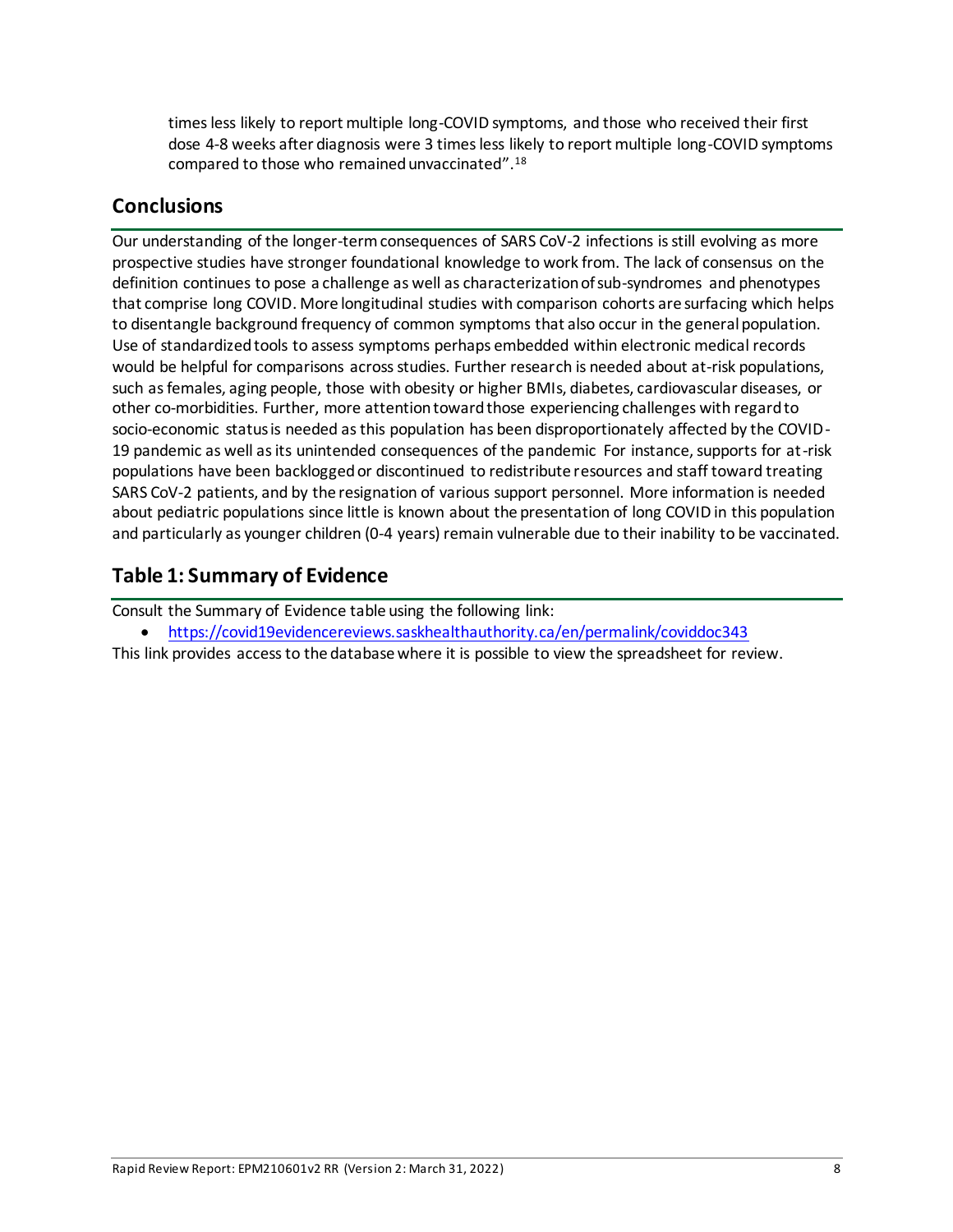### **Reference List**

- 1. Castanares-Zapatero D, Kohn L, Dauvrin M, et al. *Long COVID: Pathophysiology – Epidemiology and Patient Needs*. Belgian Health Care Knowledge Centre; 2021. https://www.kce.fgov.be/sites/default/files/atoms/files/KCE\_344C\_Long\_Covid\_Short\_report.pdf
- 2. Razak F, Katz G, Cheung A, et al. *Understanding the Post COVID-19 Condition (Long COVID) and the Expected Burden for Ontario*. Science Briefs of the Ontario COVID-19 Science Advisory Table https://covid19-sciencetable.ca/sciencebrief/understanding-the-post-covid-19-condition-longcovid-and-the-expected-burden-for-ontario/
- 3. Jennings G, Monaghan A, Xue F, Mockler D, Romero-Ortuno R. A Systematic Review of Persistent Symptoms and Residual Abnormal Functioning following Acute COVID-19: Ongoing Symptomatic Phase vs. Post-COVID-19 Syndrome. *J Clin Med*. 2021;10(24):2021.06.25.21259372. doi:10.3390/jcm10245913. https://www.ncbi.nlm.nih.gov/pubmed/34945213
- 4. Stefanou MI, Palaiodimou L, Bakola E, et al. Neurological manifestations of long-COVID syndrome: a narrative review. *Ther Adv Chronic Dis*. 2022;13:21. doi:https://journals.sagepub.com/doi/pdf/10.1177/20406223221076890. https://doi.org/10.1177/20406223221076890
- 5. Behnood SA, Shafran R, Bennett SD, et al. Persistent symptoms following SARS-CoV-2 infection amongst children and young people: A meta-analysis of controlled and uncontrolled studies. *J Infect*. 2022;84(2):158-170. doi:https://doi.org/10.1016/j.jinf.2021.11.011. https://www.journalofinfection.com/article/S0163-4453(21)00555-7/pdf
- 6. Groff D, Sun A, Ssentongo AE, et al. Short-term and Long-term Rates of Postacute Sequelae of SARS-CoV-2 Infection: A Systematic Review. *JAMA Netw Open*. 2021;4(10):e2128568. doi:10.1001/jamanetworkopen.2021.28568 10.1001/jamanetworkopen.2021.28568. https://jamanetwork.com/journals/jamanetworkopen/fullarticle/2784918
- 7. Nguyen NN, Hoang VT, Dao TL, Dudouet P, Eldin C, Gautret P. Clinical patterns of somatic symptoms in patients suffering from post-acute long COVID: a systematic review. *Eur J Clin Microbiol Infect Dis*. 2022;10:10-10. doi:10.1007/s10096-022-04417-4. https://www.ncbi.nlm.nih.gov/pubmed/35142947
- 8. Thallapureddy K, Thallapureddy K, Zerda E, et al. Long-Term Complications of COVID-19 Infection in Adolescents and Children. *Curr Pediatr Rep*. Published online 2022:1-7. doi:https://doi.org/10.1007/s40124-021-00260-x. https://link.springer.com/content/pdf/10.1007/s40124-021-00260-x.pdf
- 9. Chen C, Haupert SR, Zimmermann L, Shi X, Fritsche LG, Mukherjee B. Global prevalence of postacute sequelae of COVID-19 (PASC) or long COVID: A meta-analysis and systematic review. *medRxiv*. 2021;16. doi:https://doi.org/10.1101/2021.11.15.21266377. https://www.medrxiv.org/content/10.1101/2021.11.15.21266377v1.full.pdf
- 10. Myers EA, Smith DA, Allen SR, Kaplan LJ. Post-ICU syndrome: Rescuing the undiagnosed. *JAAPA*. 2016;29(4):34-37. doi:10.1097/01.JAA.0000481401.21841.32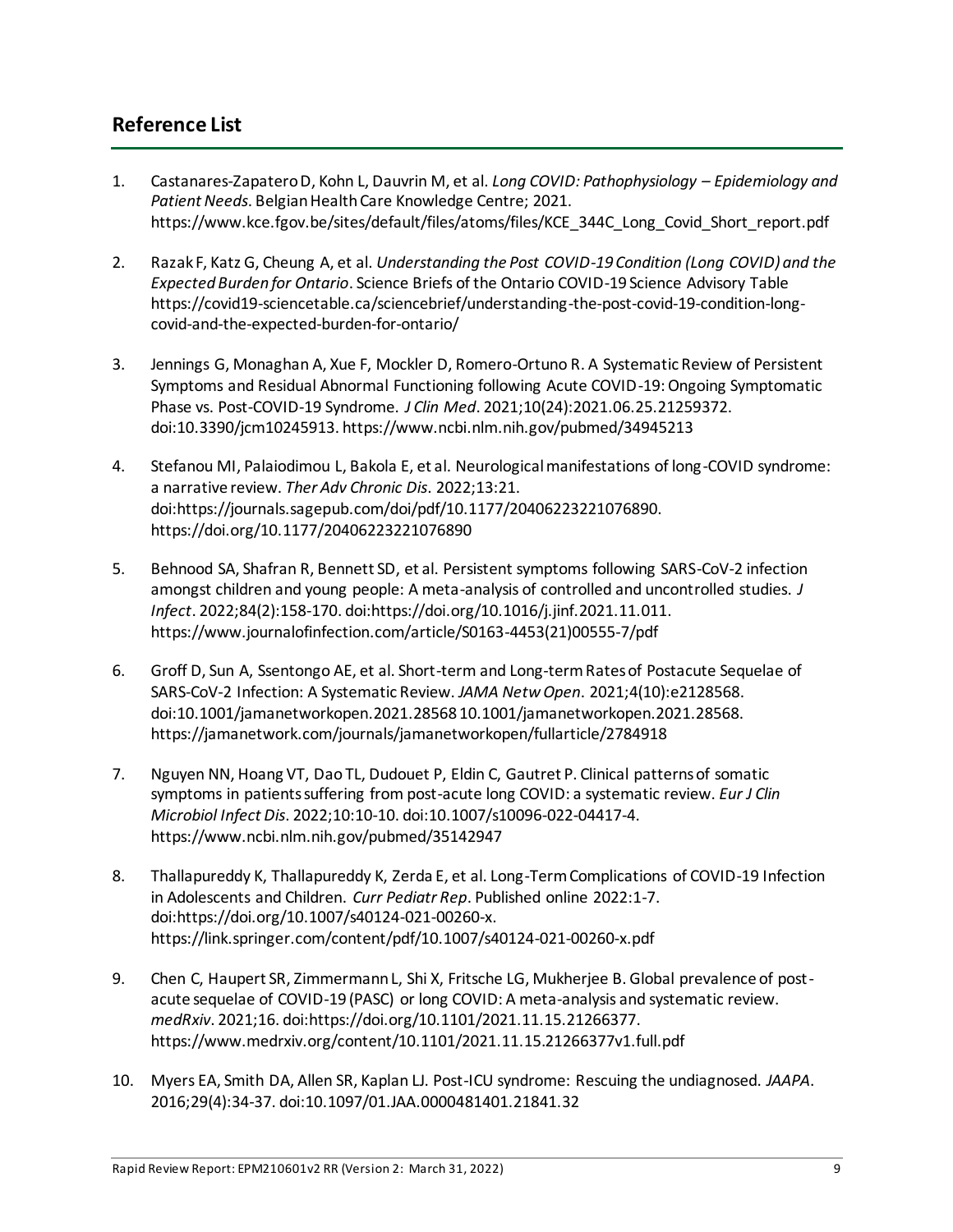- 11. Han Q, Zheng B, Daines L, Sheikh A. Long-Term Sequelae of COVID-19: A Systematic Review and Meta-Analysis of One-Year Follow-Up Studies on Post-COVID Symptoms. *Pathog Basel Switz*. 2022;11(2):19. doi:https://doi.org/10.3390/pathogens11020269. https://mdpires.com/pathogens/pathogens-11-00269/article\_deploy/pathogens-11-00269.pdf
- 12. van Kessel SAM, Olde Hartman TC, Lucassen P, van Jaarsveld CHM. Post-acute and long-COVID-19 symptoms in patients with mild diseases: a systematic review. *Fam Pract*. 2022;39(1):159-167. doi:10.1093/fampra/cmab076. https://academic.oup.com/fampra/article/39/1/159/6322429
- 13. Cabrera Martimbianco AL, Pacheco RL, Bagattini AM, Riera R. Frequency, signs and symptoms, and criteria adopted for long COVID-19: A systematic review. *Int J Clin Pract*. 2021;75(10):e14357. doi:10.1111/ijcp.14357 10.1111/ijcp.14357. https://www.ncbi.nlm.nih.gov/pubmed/33977626
- 14. Michelen M, Manoharan L, Elkheir N, et al. Characterising long COVID: a living systematic review. *BMJ Glob Health*. 2021;6(9):e005427. doi:10.1136/bmjgh-2021-005427. https://gh.bmj.com/content/6/9/e005427
- 15. Vedel Sørensen AI, Spiliopoulos L, Bager P, et al. Post-acute symptoms, new onset diagnoses and health problems 6 to 12 months after SARS-CoV-2 infection: a nationwide questionnaire study in the adult Danish population. *medRxiv*. Published online 2022. doi:10.1101/2022.02.27.22271328. http://medrxiv.org/content/early/2022/02/28/2022.02.27.22271328.abstract
- 16. Paul K, Yanay G, Hiba Z, et al. Association between vaccination status and reported incidence of post-acute COVID-19 symptoms in Israel: a cross-sectional study of patients infected between March 2020 and November 2021. Published online January 2022. doi:https://doi.org/10.1101/2022.01.05.22268800. https://www.medrxiv.org/content/10.1101/2022.01.05.22268800v2.full-text
- 17. Taquet M, Dercon Q, Harrison PJ. Six-month sequelae of post-vaccination SARS-CoV-2 infection: a retrospective cohort study of 10,024 breakthrough infections. *medRxiv*. Published online 2021:2021.10.26.21265508. doi:10.1101/2021.10.26.21265508. https://www.medrxiv.org/content/10.1101/2021.10.26.21265508v3.full-text
- 18. Simon MA, Luginbuhl RD, Parker R. Reduced Incidence of Long-COVID Symptoms Related to Administration of COVID-19 Vaccines Both Before COVID-19 Diagnosis and Up to 12 Weeks After. *medRxiv*. Published online 2021. doi:10.1101/2021.11.17.21263608. https://www.medrxiv.org/content/10.1101/2021.11.17.21263608v1.full-text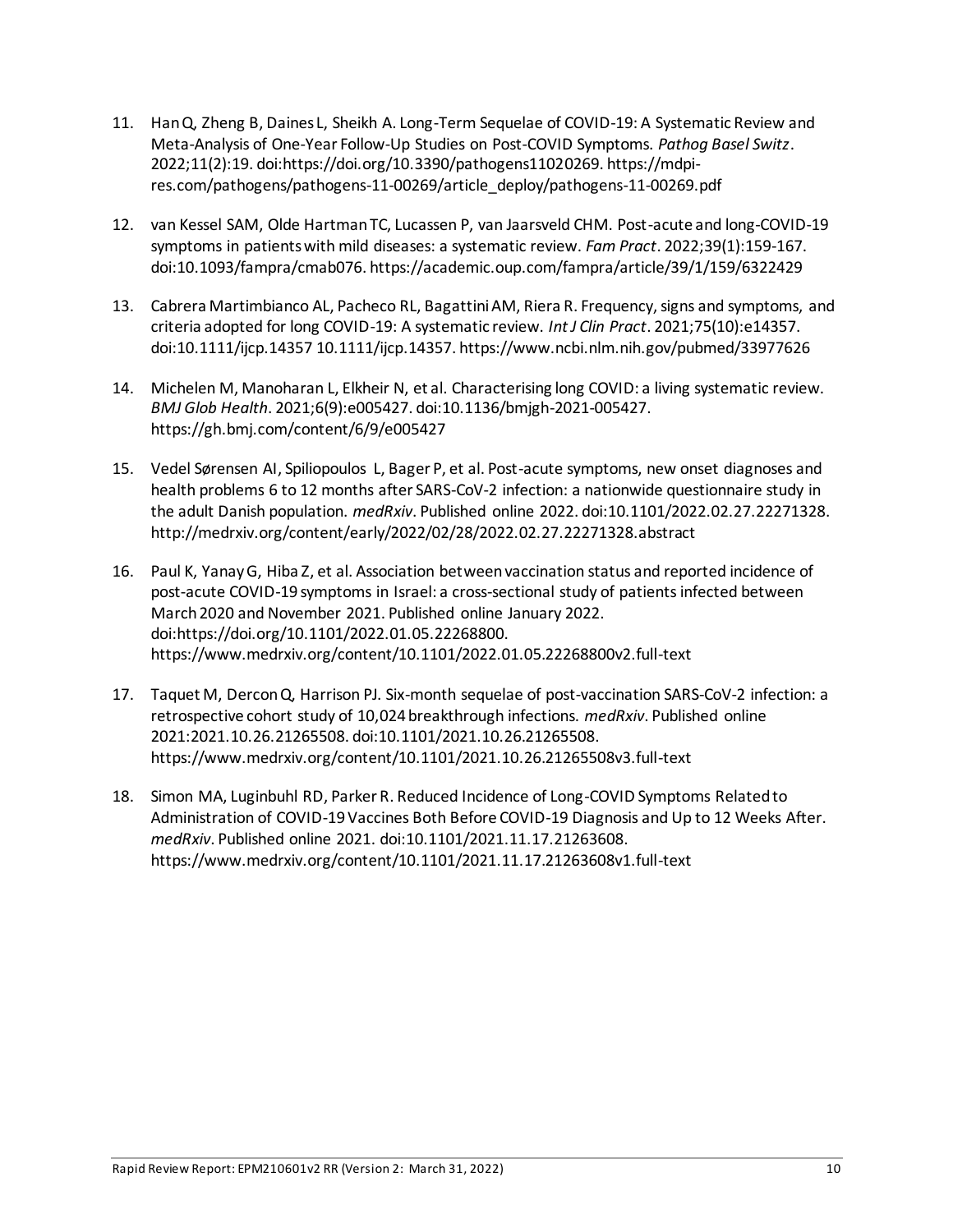# **Appendix 1: Evidence Search Details**

| <b>Filters, Limits</b>      | English only                                                                                                                                                                                                                                                                                                                                                                                      |                                                                                                                                                                                                                                                                                                                                                                                                                           |
|-----------------------------|---------------------------------------------------------------------------------------------------------------------------------------------------------------------------------------------------------------------------------------------------------------------------------------------------------------------------------------------------------------------------------------------------|---------------------------------------------------------------------------------------------------------------------------------------------------------------------------------------------------------------------------------------------------------------------------------------------------------------------------------------------------------------------------------------------------------------------------|
| & Exclusions:               | June 25, 2021 - March 3, 2021                                                                                                                                                                                                                                                                                                                                                                     |                                                                                                                                                                                                                                                                                                                                                                                                                           |
| <b>Sources</b><br>Searched: | Alberta Health Services<br>$\bullet$<br><b>BCCDC</b><br>$\bullet$<br>CDC-US<br><b>CEBM</b><br>$\bullet$<br><b>COVID-19 Best Evidence Front</b><br>Door<br>COVID-END<br>$\bullet$<br>Embase<br>Europe PMC<br>$\bullet$<br>Evidence Check Australia<br>Evidence Synthesis Network<br>$\bullet$<br>Google<br>Google Scholar<br>$\bullet$<br><b>HSE</b> Ireland<br>$\bullet$<br>LitCovid<br>$\bullet$ | L-OVE<br>$\bullet$<br>McMaster Plus Evidence Alerts<br>Medline<br>$\bullet$<br>medRxiv<br>$\bullet$<br><b>NCCMT</b><br>$\bullet$<br>Newfoundland Quick Response<br>$\bullet$<br>Reports<br><b>PHAC</b><br>$\bullet$<br><b>Public Health Ontario</b><br>$\bullet$<br><b>SPOR Evidence Alliance</b><br>TRIP PRO<br>$\bullet$<br><b>Veterans Affairs Database</b><br>$\bullet$<br>WHO Global Research Database<br><b>WHO</b> |
| Librarian(s):               | Brianna Howell-Spooner, Clinical Librarian, Saskatchewan Health Authority<br>Mark Mueller, Clinical Librarian, Saskatchewan Health Authority                                                                                                                                                                                                                                                      |                                                                                                                                                                                                                                                                                                                                                                                                                           |

**Note:** To view full search strategy details, please consult the associated Evidence Search Report.

# **Appendix 2: Evidence Search Strategies**

#### **Medline**

| # | <b>Searches</b>                                                                                                                                                                                                                    | <b>Results</b> |
|---|------------------------------------------------------------------------------------------------------------------------------------------------------------------------------------------------------------------------------------|----------------|
| 1 | (coronavirus/ or betacoronavirus/ or coronavirus infections/ or covid-19/) and (disease outbreaks/ or<br>epidemics/ or pandemics/)                                                                                                 | 76057          |
| 2 | (nCoV* or 2019nCoV or 19nCoV or COVID19* or COVID or SARS-COV-2 or SARSCOV-2 or<br>SARSCOV2 or Severe Acute Respiratory Syndrome Coronavirus 2 or Severe Acute Respiratory<br>Syndrome Corona Virus 2. ti, ab, kf, nm, ox, rx, px. | 221876         |
|   | 3 ((new or novel or "19" or "2019" or Wuhan or Hubei or China or Chinese) adj3 (coronavirus* or corona<br>virus* or betacoronavirus* or CoV or HCoV)).ti,ab, kf.                                                                   | 64235          |
|   | 4 ((coronavirus* or corona virus* or betacoronavirus*) adj3 (pandemic* or epidemic* or outbreak* or<br>crisis)).ti,ab,kf.                                                                                                          | 11515          |
|   | 5 (Wuhan or Hubei) adi <sub>5</sub> pneumonia).ti,ab, kf.                                                                                                                                                                          | 386            |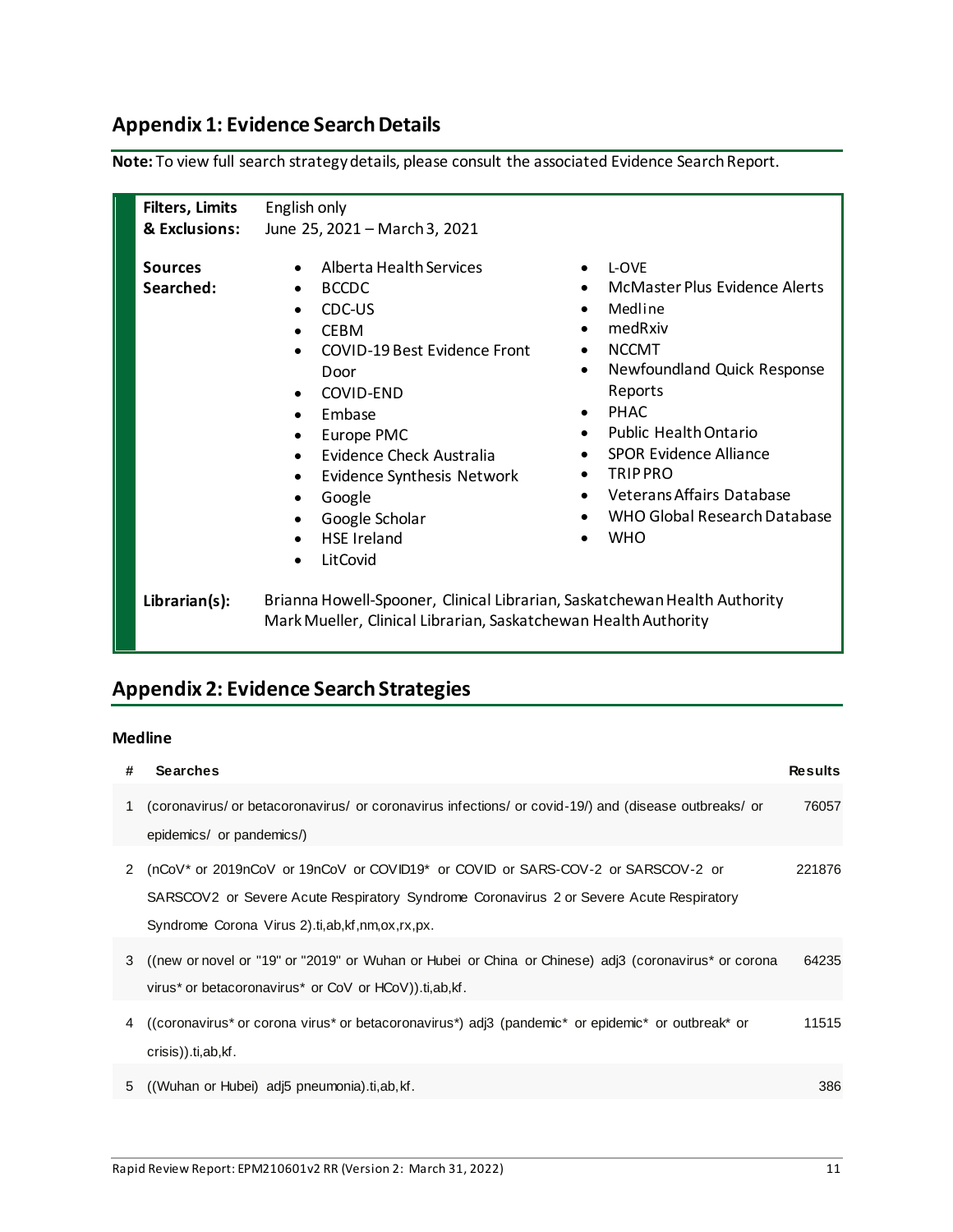| 6  | or/1-5                                                                                                                                                                                                                                                                                                                                                                                                                                            | 230188  |
|----|---------------------------------------------------------------------------------------------------------------------------------------------------------------------------------------------------------------------------------------------------------------------------------------------------------------------------------------------------------------------------------------------------------------------------------------------------|---------|
| 7  | public health informatics/ or models, statistical/ or models, theoretical/ or logistic models/ or models,<br>biological/ or computer simulation/ or nonlinear dynamics/                                                                                                                                                                                                                                                                           | 878128  |
| 8  | (novel agent-based simulation framew ork* or novel agent based simulation framew ork* or agent<br>based model* or public health informatics or public-health informatics or ((statistical or probabilistic or<br>theoretic* or biologic* or experimental or mathematical or logistic or logit or computer* or non-linear or<br>nonlinear) adj2 model*) or computer simulation* or nonlinear dynamic* or non-linear dynamic*).tw,kf.               | 350846  |
| 9  | 7 or 8                                                                                                                                                                                                                                                                                                                                                                                                                                            | 1117730 |
| 10 | ("post-COVID-19 syndrome" or "post COVID-19 syndrome" or "post COVID syndrome" or "long<br>haulers" or "long-haulers" or "long-term COVID" or "long term COVID" or "chronic COVID syndrome"<br>or "chronic COVID symptoms" or persistent post-COVID syndrome or PPCS or PASC or post-acute<br>COVID syndrome or PACS or post-COVID condition? or long COVID or long-haul* COVID or long<br>haul* COVID or long-COVID).ti,ab.                      | 7206    |
| 11 | incidence/ or probability/ or exp risk/                                                                                                                                                                                                                                                                                                                                                                                                           | 1542830 |
|    | 12 (incidence? or secondary attack rate? or attack rate? or person-time rate? or person time rate? or<br>probabilit* or risk? or health correlates or protective factor? or likelihood function? or likelihood<br>estimate? or likelihood ratio? or bayes theorem or (bayesian adj (forecast? or analys#s or prediction?<br>or approach* or method?)) or odds ratio? or cross-product ratio? or relative odds or risk ratio? or<br>chance).ti,ab. | 3511902 |
|    | 13 11 or 12                                                                                                                                                                                                                                                                                                                                                                                                                                       | 4001331 |
|    | 14 6 and 10 and 13                                                                                                                                                                                                                                                                                                                                                                                                                                | 284     |
|    | 15 COVID-19/co [Complications]                                                                                                                                                                                                                                                                                                                                                                                                                    | 8554    |
|    | 16 10 or 15                                                                                                                                                                                                                                                                                                                                                                                                                                       | 15282   |
|    | 17 6 and 9 and 13 and 16                                                                                                                                                                                                                                                                                                                                                                                                                          | 218     |
|    | 18 17 not 14                                                                                                                                                                                                                                                                                                                                                                                                                                      | 211     |
|    | 19 13 and 16                                                                                                                                                                                                                                                                                                                                                                                                                                      | 4453    |
|    | 20 limit 19 to (english language and yr="2020 -Current")                                                                                                                                                                                                                                                                                                                                                                                          | 3597    |
| 21 | ("post COVID syndrome" or "long haulers" or "long-haulers" or "long-term COVID" or "long term<br>COVID" or persistent COVID or long COVID or long-haul* COVID or long haul* COVID).ti,ab.                                                                                                                                                                                                                                                         | 1012    |
|    | 22 20 and 21                                                                                                                                                                                                                                                                                                                                                                                                                                      | 219     |

Rapid Review Report: EPM210601v2 RR (Version 2: March 31, 2022) 12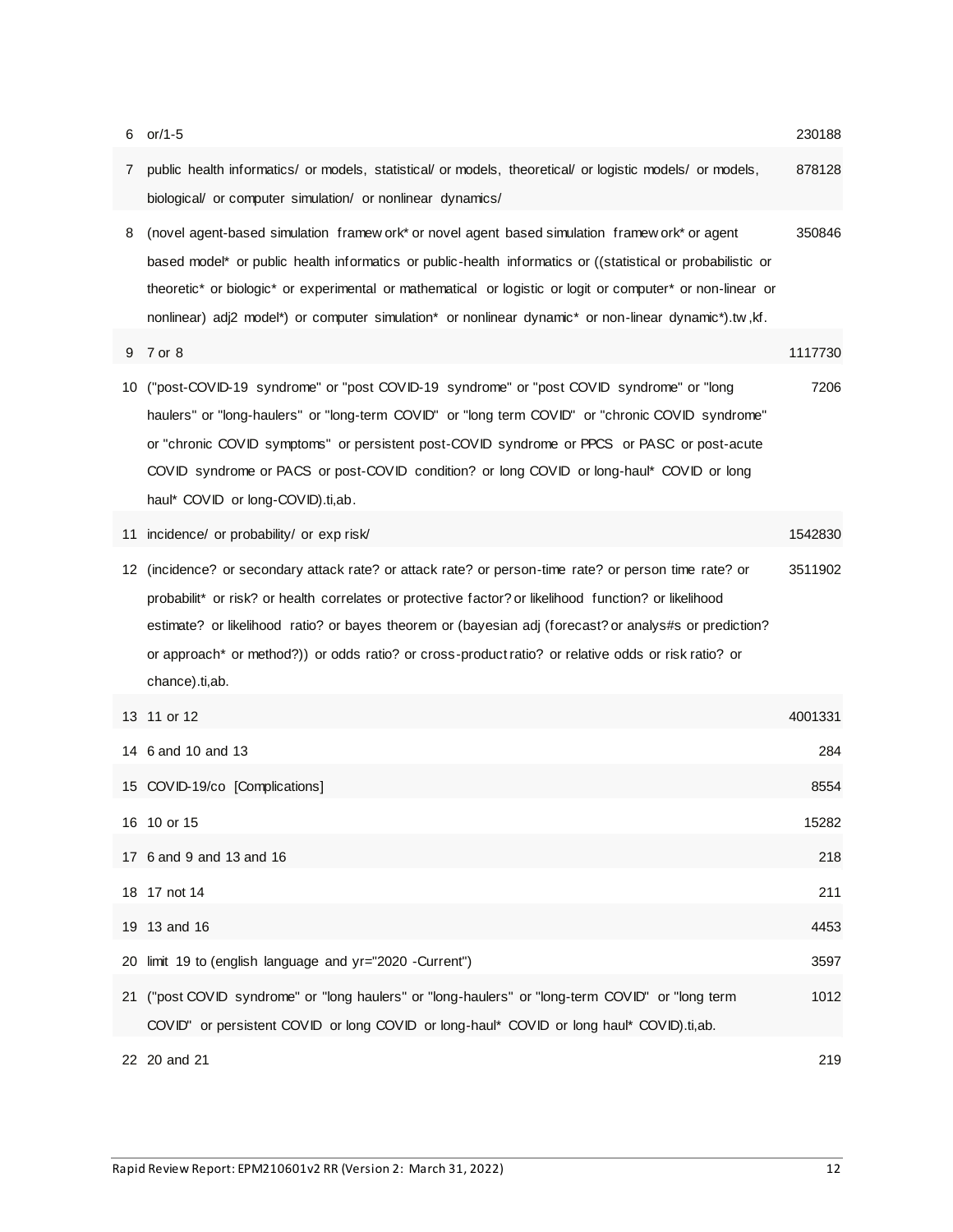| 23 (((duration or length or time) adj1 (illness or sickness or post-treatment or post-hospital* or "after | 7539401 |
|-----------------------------------------------------------------------------------------------------------|---------|
| hospitalization" or "after treatment") or duration or time or length or day? or month? or week?).tw, kf.  |         |
| 24 10 and 23                                                                                              | 2694    |
| 25 21 and 24                                                                                              | 414     |
| 26 limit 25 to (english language and yr="2020 -Current")                                                  | 397     |
| 27 26 not 22                                                                                              | 259     |
| 28 14 or 18 or 20 or 26 or 27                                                                             | 3871    |
| 29 limit 28 to dt=20210625-20220303                                                                       | 1223    |
| 30 limit 29 to english language                                                                           | 1214    |
| 31 ("post COVID syndrome" or "long haulers" or "long-haulers" or "long-term COVID" or "long term          | 1012    |
| COVID" or persistent COVID or long COVID or long-haul* COVID or long haul* COVID).ti,ab.                  |         |
| 32 30 and 31                                                                                              | 352     |

### **Medline**

| # | <b>Searches</b>                                                                                                                                                                                                                   | <b>Results</b> |
|---|-----------------------------------------------------------------------------------------------------------------------------------------------------------------------------------------------------------------------------------|----------------|
| 1 | (coronavirus/ or betacoronavirus/ or coronavirus infections/ or covid-19/) and (disease outbreaks/ or<br>epidemics/ or pandemics/)                                                                                                | 75487          |
| 2 | (nCoV* or 2019nCoV or 19nCoV or COVID19* or COVID or SARS-COV-2 or SARSCOV-2 or<br>SARSCOV2 or Severe Acute Respiratory Syndrome Coronavirus 2 or Severe Acute Respiratory<br>Syndrome Corona Virus 2).ti,ab, kf, nm, ox, rx, px. | 138755         |
| 3 | ((new or novel or "19" or "2019" or Wuhan or Hubei or China or Chinese) adj3 (coronavirus* or corona<br>virus* or betacoronavirus* or CoV or HCoV)).ti,ab, kf.                                                                    | 40806          |
|   | 4 ((coronavirus* or corona virus* or betacoronavirus*) adj3 (pandemic* or epidemic* or outbreak* or<br>crisis)).ti,ab,kf.                                                                                                         | 7167           |
| 5 | ((Wuhan or Hubei) adj5 pneumonia).ti,ab, kf.                                                                                                                                                                                      | 276            |
|   | 6 $or/1-5$                                                                                                                                                                                                                        | 145604         |
| 7 | limit 6 to (english language and yr="2021 - Current")                                                                                                                                                                             | 88998          |
| 8 | Long Term Adverse Effects/ or Recurrence/ or Symptom Flare Up/                                                                                                                                                                    | 195099         |
| 9 | (long-term or long term or long-tail or long tail or longitudinal* or chronic* or persist* or permanent or<br>prolong* or ongoing or recurr* or lasting or long-lasting* or linger*) adj2 (symptom* or complicat* or              | 302321         |
|   |                                                                                                                                                                                                                                   |                |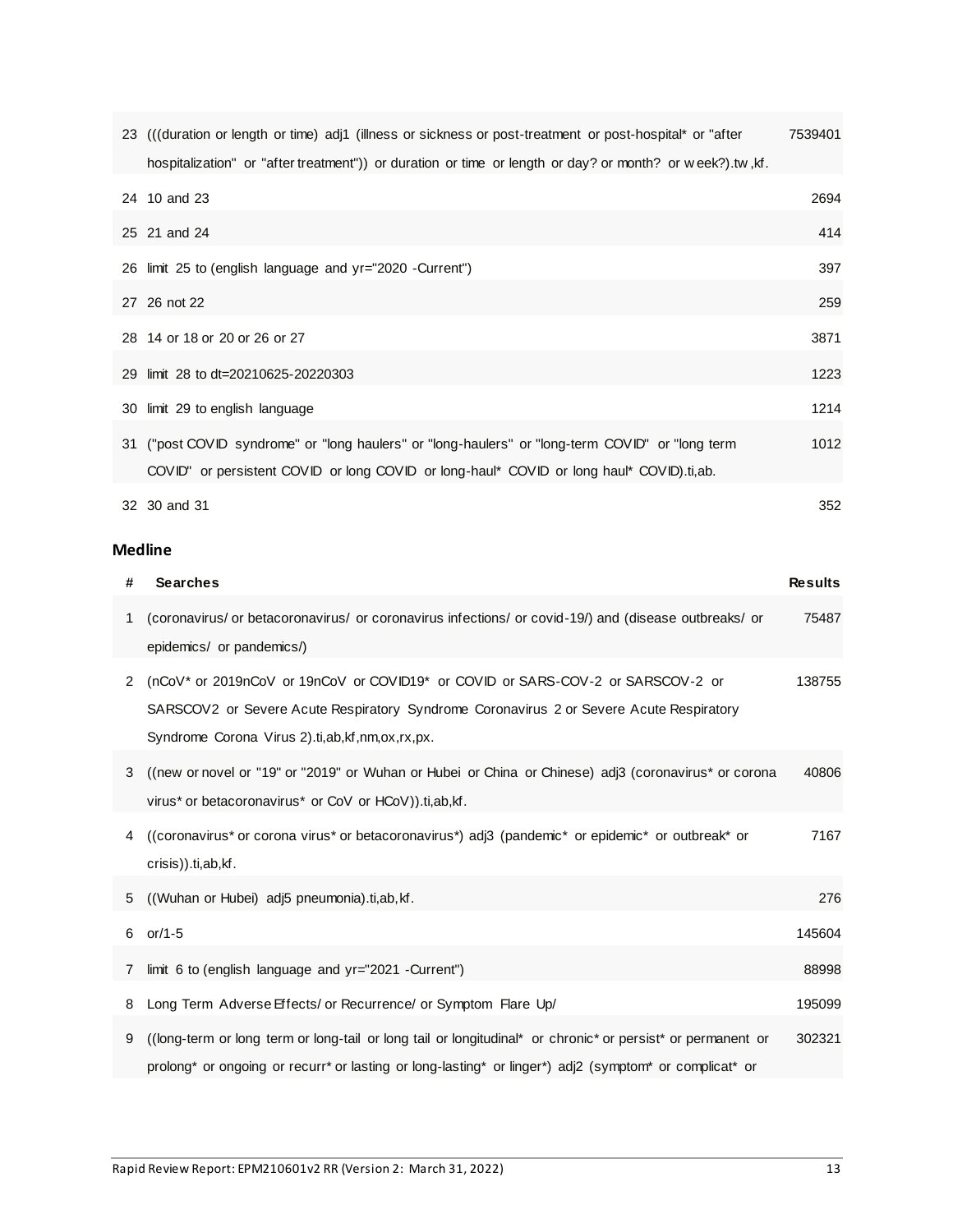|    | consequence* or outcome* or effect* or aftereffect? or after-effect? or after effect? or<br>manifest*)).ti,ab,kw,kf.                                                                                                                                                                                                                                                                                                                           |         |
|----|------------------------------------------------------------------------------------------------------------------------------------------------------------------------------------------------------------------------------------------------------------------------------------------------------------------------------------------------------------------------------------------------------------------------------------------------|---------|
|    | 10 (sequela* or long-COVID* or long COVID* or chronic-COVID or chronic COVID or long-hauler? or long<br>hauler?).ti,ab,kw,kf.                                                                                                                                                                                                                                                                                                                  | 67945   |
|    | 11 8 or 9 or 10                                                                                                                                                                                                                                                                                                                                                                                                                                | 546201  |
|    | 12 (post-acute or postacute or post-hospital* or posthospital* or post-discharg* or<br>postdischarg*).ti,ab,kw,kf.                                                                                                                                                                                                                                                                                                                             | 16680   |
|    | 13 (postcovid* or post-covid* or postcoronavirus* or post-coronavirus*).ti,ab,kw,kf.                                                                                                                                                                                                                                                                                                                                                           | 1728    |
|    | 14 ("post COVID syndrome" or "long haulers" or "long-haulers" or "long-term COVID" or "long term<br>COVID" or persistent COVID or long COVID or long-haul* COVID or long haul* COVID).ti,ab.                                                                                                                                                                                                                                                   | 585     |
|    | 15 12 or 13 or 14                                                                                                                                                                                                                                                                                                                                                                                                                              | 18705   |
|    | 16 7 and 11 and 15                                                                                                                                                                                                                                                                                                                                                                                                                             | 736     |
|    | 17 (sequela* or long-COVID or long COVID or chronic-COVID or chronic COVID).ti.                                                                                                                                                                                                                                                                                                                                                                | 11697   |
|    | 18 7 and 17                                                                                                                                                                                                                                                                                                                                                                                                                                    | 398     |
|    | 19 16 or 18                                                                                                                                                                                                                                                                                                                                                                                                                                    | 813     |
|    | 20 limit 19 to (english language and yr="2021 -Current")                                                                                                                                                                                                                                                                                                                                                                                       | 813     |
|    | 21 Longitudinal Studies/ or Follow - Up Studies/                                                                                                                                                                                                                                                                                                                                                                                               | 820557  |
|    | 22 ((study or studies) adj1 (follow -up or follow up or follow up or longitudinal)).ti,ab,kw,kf.                                                                                                                                                                                                                                                                                                                                               | 130344  |
|    | 23 (((duration or length or time) adj1 (illness or sickness or post-treatment or post-hospital* or "after<br>hospitalization" or "after treatment")) or duration or time or length or day? or month? or w eek?).tw, kf.                                                                                                                                                                                                                        | 6465815 |
|    | 24 21 or 22 or 23                                                                                                                                                                                                                                                                                                                                                                                                                              | 6871380 |
|    | 25 incidence/ or probability/ or exp risk/                                                                                                                                                                                                                                                                                                                                                                                                     | 1541471 |
| 26 | (incidence? or secondary attack rate? or attack rate? or person-time rate? or person time rate? or<br>probabilit* or risk? or health correlates or protective factor? or likelihood function? or likelihood<br>estimate? or likelihood ratio? or bayes theorem or (bayesian adj (forecast? or analys#s or prediction?<br>or approach* or method?)) or odds ratio? or cross-product ratio? or relative odds or risk ratio? or<br>chance).ti,ab. | 3037328 |
|    | 27 25 or 26                                                                                                                                                                                                                                                                                                                                                                                                                                    | 3526557 |
| 28 | 20 and 24                                                                                                                                                                                                                                                                                                                                                                                                                                      | 429     |
|    | 29 20 and 27                                                                                                                                                                                                                                                                                                                                                                                                                                   | 239     |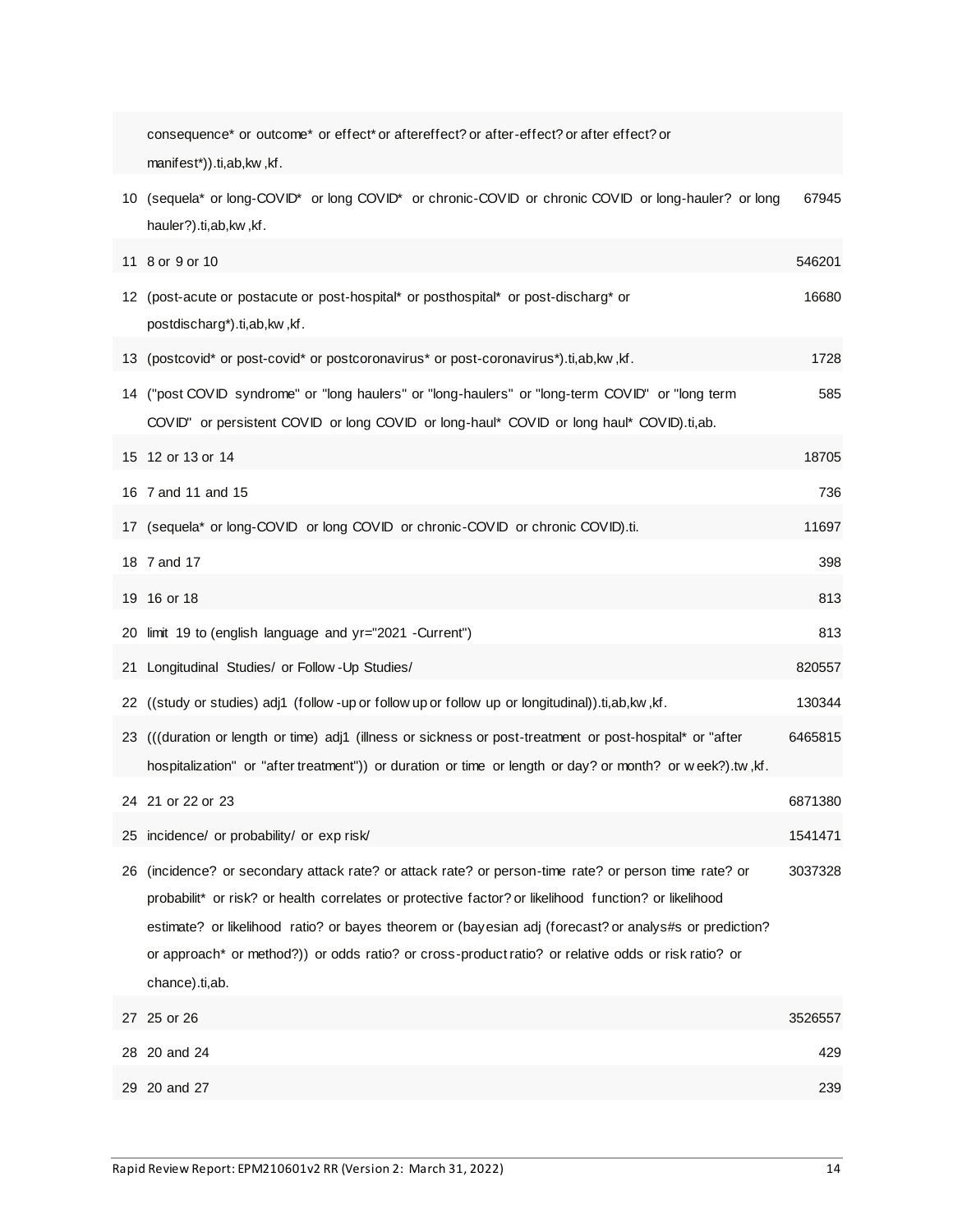|   | 30 28 or 29                                                                                                                                                                                                                                                                                                                                | 510            |
|---|--------------------------------------------------------------------------------------------------------------------------------------------------------------------------------------------------------------------------------------------------------------------------------------------------------------------------------------------|----------------|
|   | 31 limit 30 to dt=20210625-20220303                                                                                                                                                                                                                                                                                                        | 326            |
|   |                                                                                                                                                                                                                                                                                                                                            |                |
|   | <b>Embase</b>                                                                                                                                                                                                                                                                                                                              |                |
| # | <b>Searches</b>                                                                                                                                                                                                                                                                                                                            | <b>Results</b> |
| 1 | (coronavirus/ or betacoronavirus/ or coronavirus infections/ or covid-19/) and (disease outbreaks/ or<br>epidemics/ or pandemics/)                                                                                                                                                                                                         | 30989          |
| 2 | (nCoV* or 2019nCoV or 19nCoV or COVID19* or COVID or SARS-COV-2 or SARSCOV-2 or<br>SARSCOV2 or Severe Acute Respiratory Syndrome Coronavirus 2 or Severe Acute Respiratory<br>Syndrome Corona Virus 2).ti,ab,kw,ox,px.                                                                                                                     | 234729         |
| 3 | ((new or novel or "19" or "2019" or Wuhan or Hubei or China or Chinese) adj3 (coronavirus* or corona<br>virus* or betacoronavirus* or CoV or HCoV)).ti,ab, kw.                                                                                                                                                                             | 62488          |
| 4 | ((coronavirus* or corona virus* or betacoronavirus*) adj3 (pandemic* or epidemic* or outbreak* or<br>crisis)).ti,ab,kw.                                                                                                                                                                                                                    | 13398          |
| 5 | ((Wuhan or Hubei) adj5 pneumonia).ti,ab, kw.                                                                                                                                                                                                                                                                                               | 442            |
| 6 | or/1-5                                                                                                                                                                                                                                                                                                                                     | 242357         |
| 7 | limit 6 to (english language and yr="2021 -Current")                                                                                                                                                                                                                                                                                       | 158511         |
| 8 | Long Term Adverse Effects/ or Recurrence/ or Symptom Flare Up/                                                                                                                                                                                                                                                                             | 404331         |
| 9 | ((long-term or long term or long-tail or long tail or longitudinal* or chronic* or persist* or permanent or<br>prolong* or ongoing or recurr* or lasting or long-lasting* or linger*) adj2 (symptom* or complicat* or<br>consequence* or outcome* or effect* or aftereffect? or after-effect? or after effect? or<br>manifest*)).ti,ab,kw. | 493806         |
|   | 10 (sequela* or long-COVID* or long COVID* or chronic-COVID or chronic COVID or long-hauler? or long<br>hauler?).ti,ab,kw.                                                                                                                                                                                                                 | 95907          |
|   | 11 8 or 9 or 10                                                                                                                                                                                                                                                                                                                            | 964033         |
|   | 12 (post-acute or postacute or post-hospital* or posthospital* or post-discharg* or postdischarg*).ti,ab,kw.                                                                                                                                                                                                                               | 31182          |
|   | 13 (postcovid* or post-covid* or postcoronavirus* or post-coronavirus*).ti,ab,kw.                                                                                                                                                                                                                                                          | 3835           |
|   | 14 ("post COVID syndrome" or "long haulers" or "long-haulers" or "long-term COVID" or "long term<br>COVID" or persistent COVID or long COVID or long-haul* COVID or long haul* COVID).ti,ab.                                                                                                                                               | 1159           |
|   | 15 12 or 13 or 14                                                                                                                                                                                                                                                                                                                          | 35561          |
|   | 16 7 and 11 and 15                                                                                                                                                                                                                                                                                                                         | 1673           |
|   |                                                                                                                                                                                                                                                                                                                                            |                |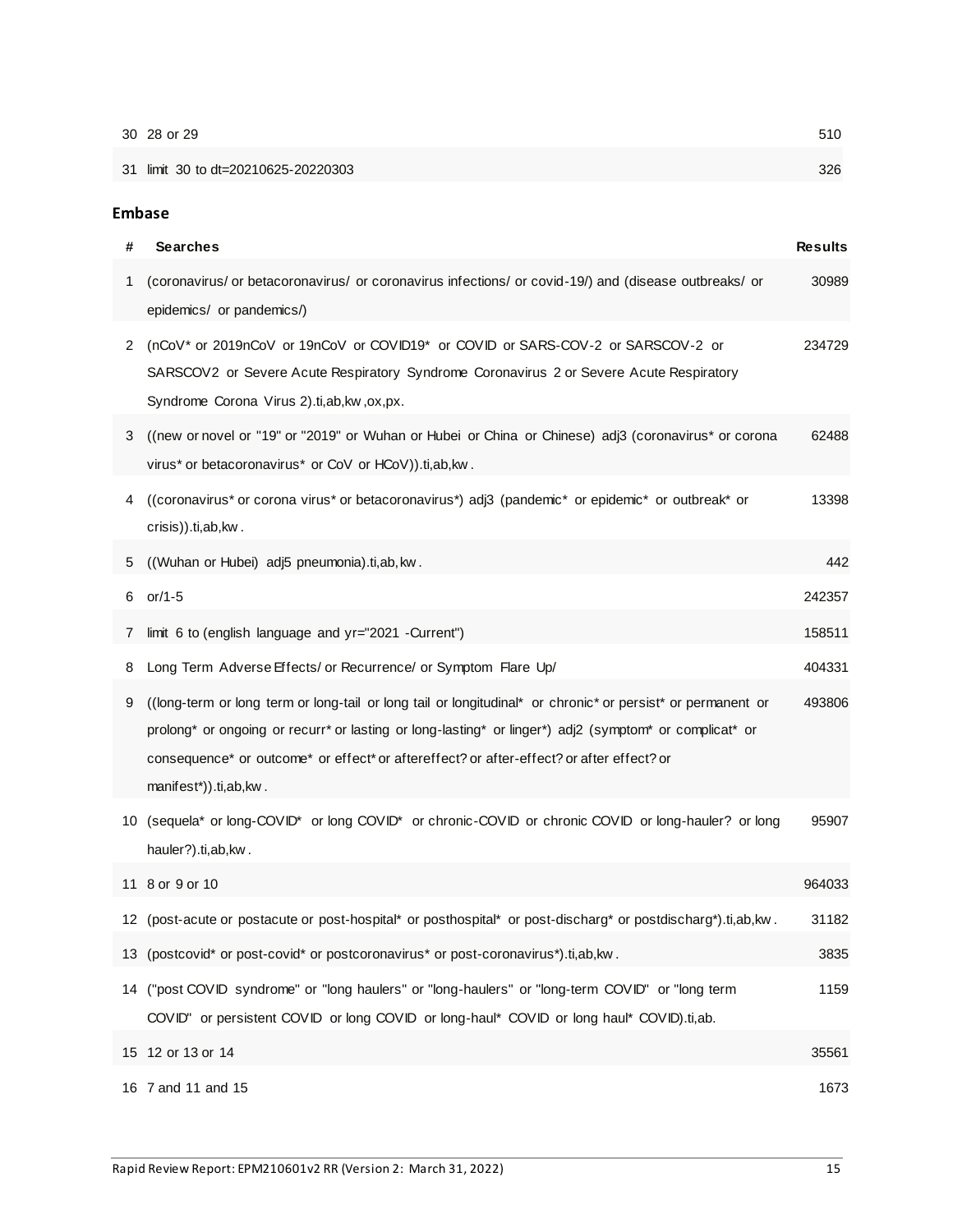|    | 17 (sequela* or long-COVID or long COVID or chronic-COVID or chronic COVID).ti.                                                                                                                                                                                                                                                                                                                                                                | 10972    |
|----|------------------------------------------------------------------------------------------------------------------------------------------------------------------------------------------------------------------------------------------------------------------------------------------------------------------------------------------------------------------------------------------------------------------------------------------------|----------|
|    | 18 7 and 17                                                                                                                                                                                                                                                                                                                                                                                                                                    | 778      |
|    | 19 16 or 18                                                                                                                                                                                                                                                                                                                                                                                                                                    | 1832     |
|    | 20 limit 19 to (english language and yr="2021 -Current")                                                                                                                                                                                                                                                                                                                                                                                       | 1832     |
|    | 21 Longitudinal Studies/ or Follow - Up Studies/                                                                                                                                                                                                                                                                                                                                                                                               | 1467258  |
|    | 22 ((study or studies) adj1 (follow -up or follow up or follow up or longitudinal)).ti,ab,kw.                                                                                                                                                                                                                                                                                                                                                  | 183765   |
|    | 23 (((duration or length or time) adj1 (illness or sickness or post-treatment or post-hospital* or "after<br>hospitalization" or "after treatment")) or duration or time or length or day? or month? or week?).tw, kw.                                                                                                                                                                                                                         | 10329176 |
|    | 24 21 or 22 or 23                                                                                                                                                                                                                                                                                                                                                                                                                              | 10928010 |
| 25 | incidence/ or probability/ or exp risk/                                                                                                                                                                                                                                                                                                                                                                                                        | 3204609  |
| 26 | (incidence? or secondary attack rate? or attack rate? or person-time rate? or person time rate? or<br>probabilit* or risk? or health correlates or protective factor? or likelihood function? or likelihood<br>estimate? or likelihood ratio? or bayes theorem or (bayesian adj (forecast? or analys#s or prediction?<br>or approach* or method?)) or odds ratio? or cross-product ratio? or relative odds or risk ratio? or<br>chance).ti,ab. | 4959875  |
|    | 27 25 or 26                                                                                                                                                                                                                                                                                                                                                                                                                                    | 5726907  |
|    | 28 20 and 24                                                                                                                                                                                                                                                                                                                                                                                                                                   | 1199     |
|    | 29 20 and 27                                                                                                                                                                                                                                                                                                                                                                                                                                   | 569      |
|    | 30 28 or 29                                                                                                                                                                                                                                                                                                                                                                                                                                    | 1362     |
| 31 | limit 30 to dd=20210625-20220303                                                                                                                                                                                                                                                                                                                                                                                                               | 492      |
|    | 32 limit 31 to (human and english language)                                                                                                                                                                                                                                                                                                                                                                                                    | 488      |
|    | 33 limit 32 to medline                                                                                                                                                                                                                                                                                                                                                                                                                         | 74       |
|    | 34 32 not 33                                                                                                                                                                                                                                                                                                                                                                                                                                   | 414      |

### **Keywords Used in Other Resources**

- Long COVID; Post-Acute COVID; Post-COVID; COVID sequelae; Long Haulers; Chronic COVID; PASC; PPCS
- syndrome; symptoms; conditions; complications; effects; sequelae duration; incidence; rates; frequency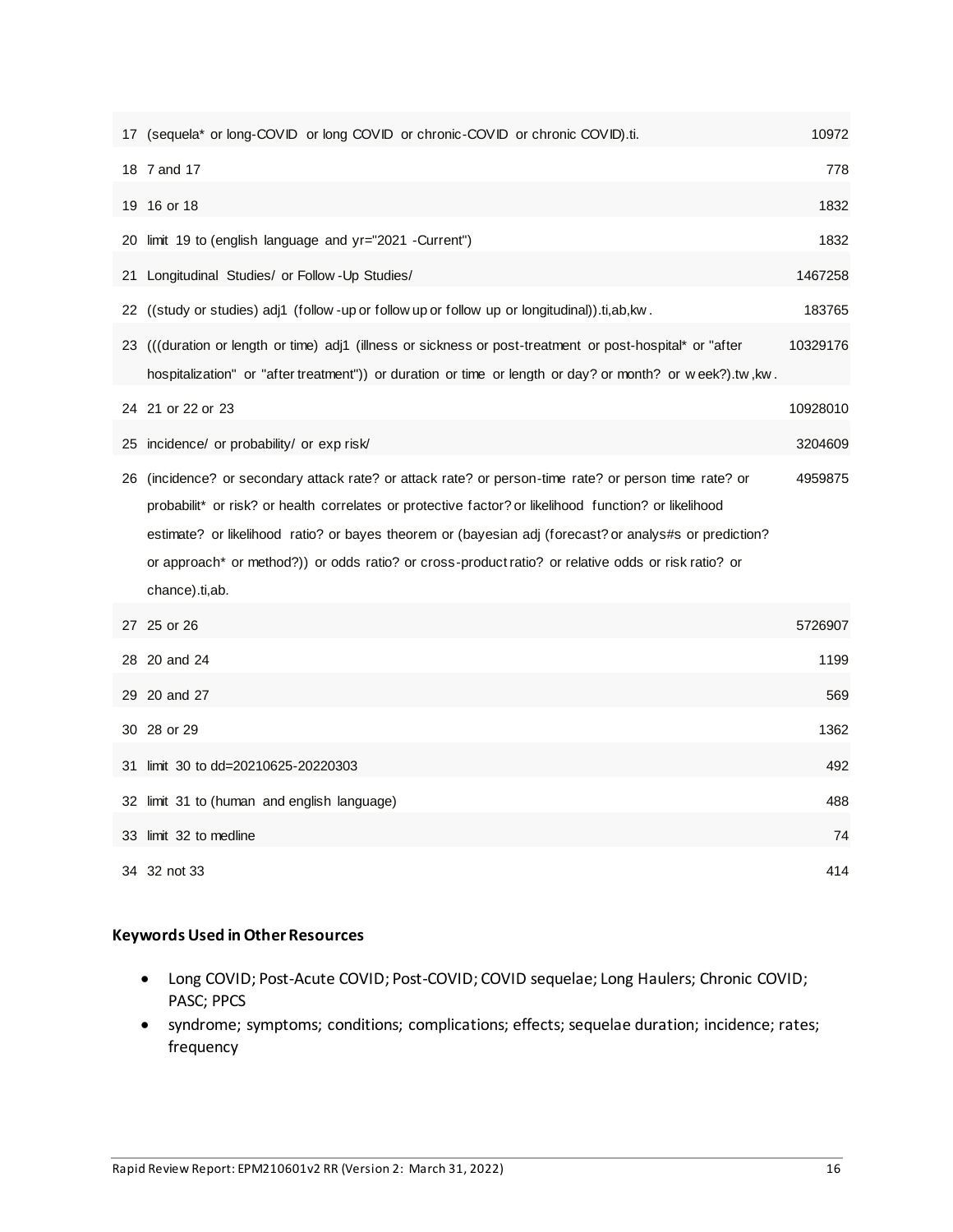#### **Keywords Used in Other Resources**

- Long COVID; Post-Acute COVID; Post-COVID; COVID sequelae; Long Haulers; Chronic COVID; PASC; PPCS
- syndrome; symptoms; conditions; complications; effects; sequelae
- duration; incidence; rates; frequency

# **Appendix 3: Review History**

List in reverse chronological order (newest first)

| Previous Review Review Code<br><b>Date</b> |              |
|--------------------------------------------|--------------|
| July 9, 2021                               | EPM210601 RR |
|                                            |              |